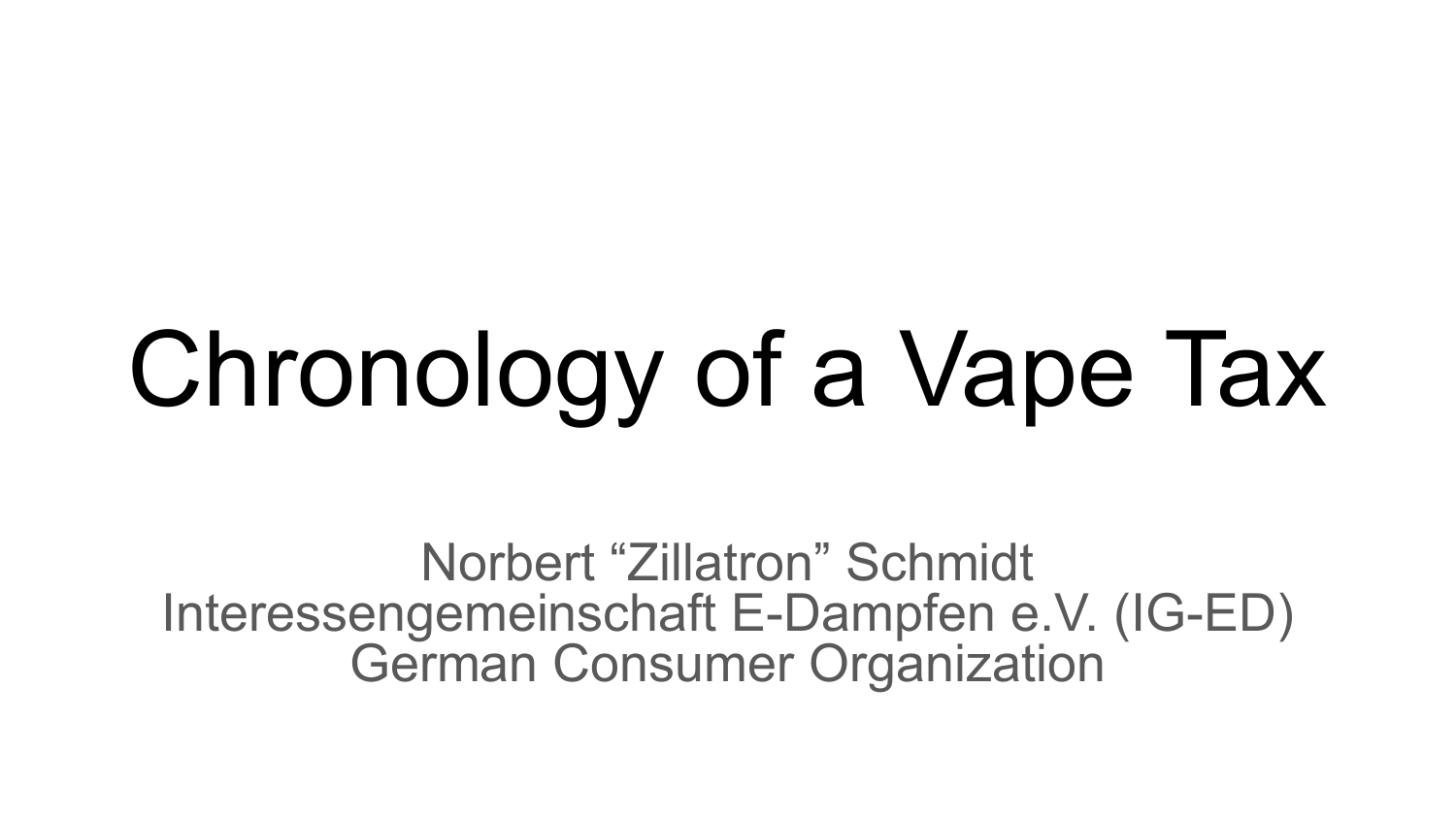### German Vape Tax Timeline

**2020-10** Internal draft in the Ministry of Finance [\[1\]](https://www.egarage.de/steuer-auf-e-zigaretten-kommt-doch/)

**2021-01-20** Government lies to Parliament: "There are no plans for a new tax law" [\[2\]](https://dserver.bundestag.de/btd/19/260/1926014.pdf)

**2021-03-26** Draft is delivered to the Council - Excessive tax on nicotine

**2021-05-17** Open discussion in Committee (not recorded)

**2021-06-08** Secret session in Committee - Result: Volume tax on all liquids [\[3\]](https://dserver.bundestag.de/btd/19/304/1930490.pdf)

**2021-06-09** Committee accepts all the changes

**2021-06-10** Parliament gets the finalized proposal during a monster session and can only nod [\[4\]](https://dserver.bundestag.de/btp/19/19233.pdf)

**2021-06-25** Council accepts the final version as expected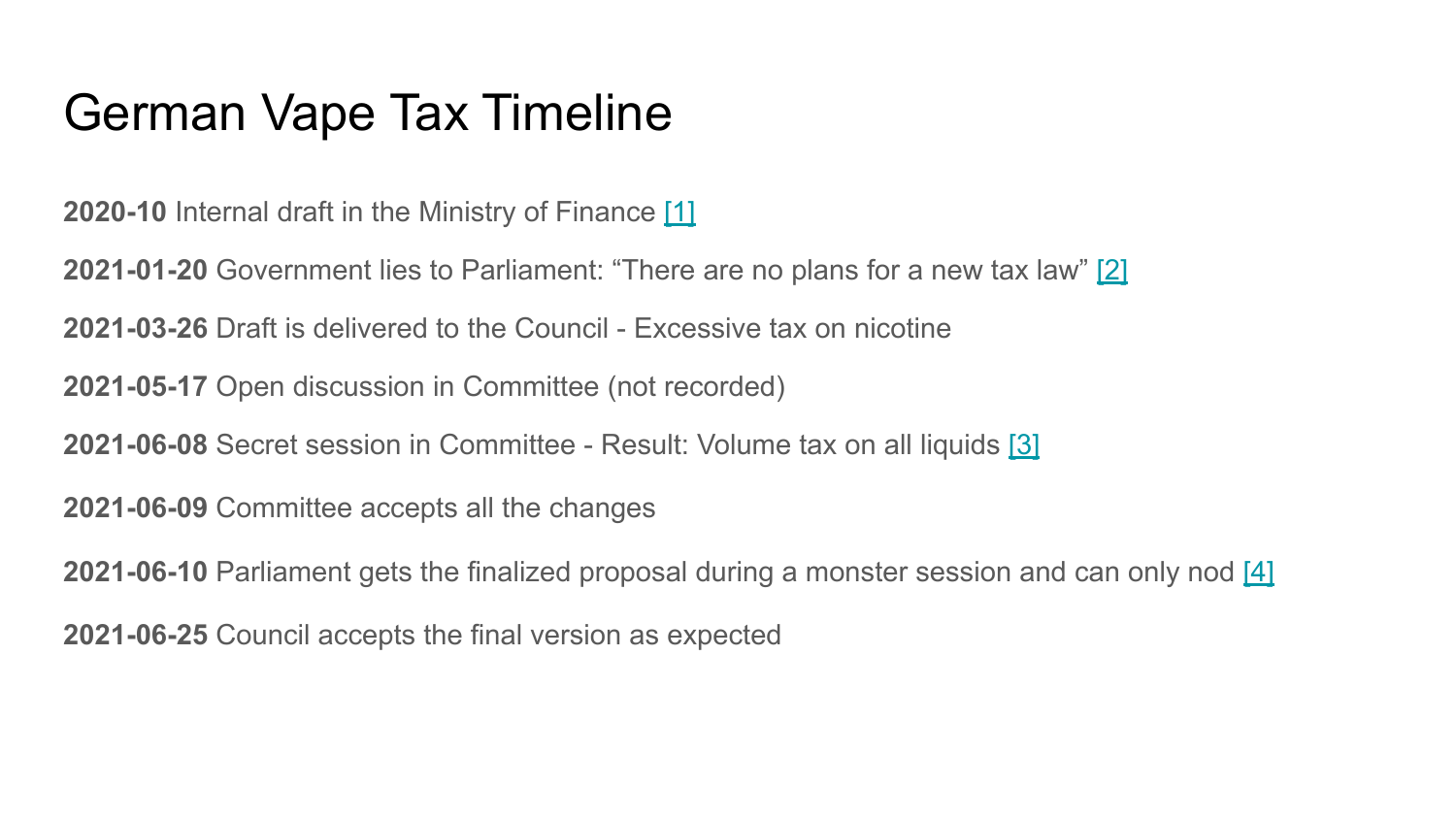### A pattern seems to be emerging

The timeline is pretty similar to the abominable process that crated the current TPD.

- Create a deeply flawed initial proposal
- Have a committee haggle about it
- Listen to lots of experts and mostly ignore them
- Maybe come to a halfway acceptable compromise
- In secret shenanigans remove the sensible parts and come up with something completely different and much worse
- Bully Parliament into accepting this arbitrary concoction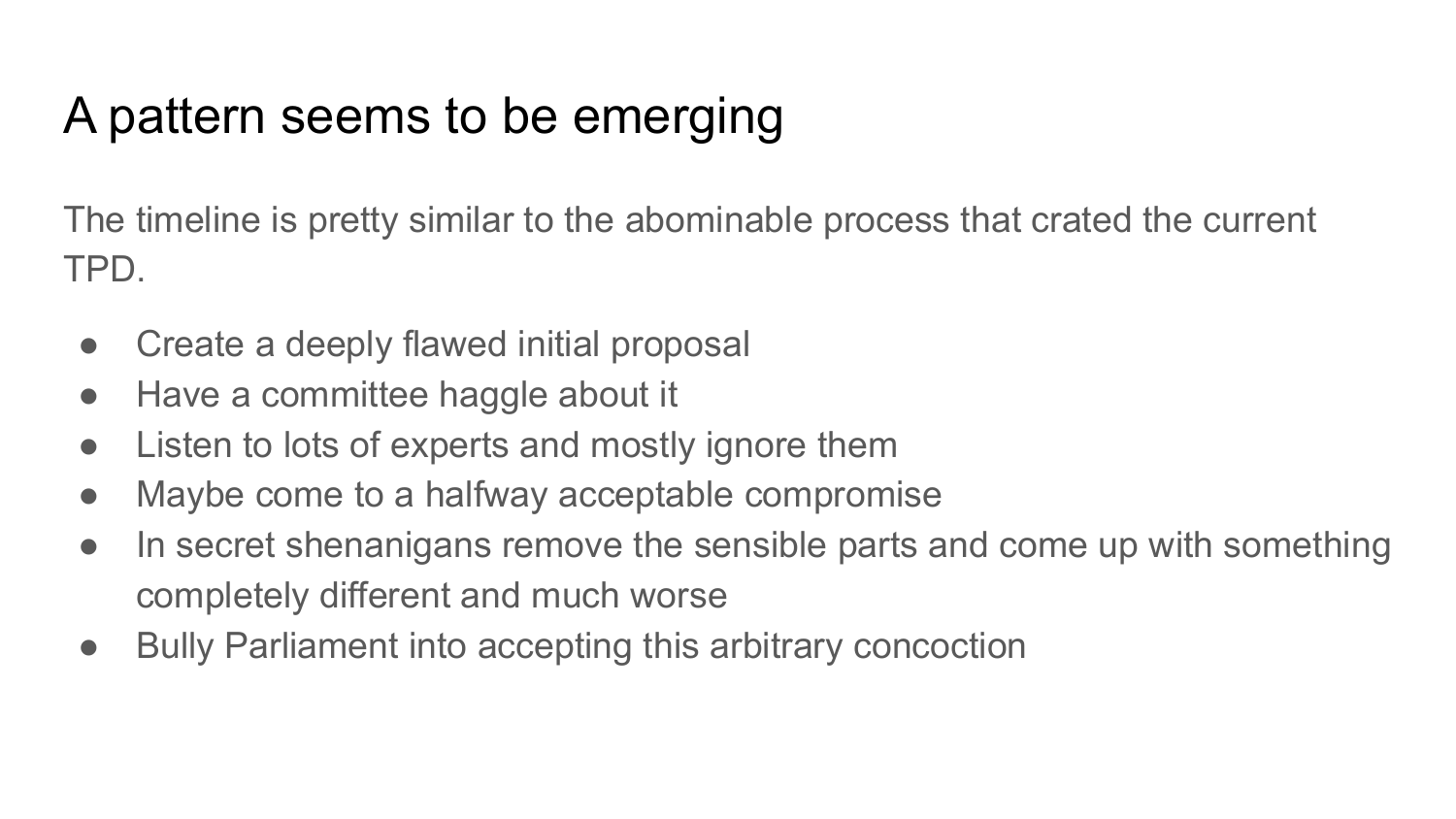

# Nikotin-

## Steuer  $O^{12}$



# Preis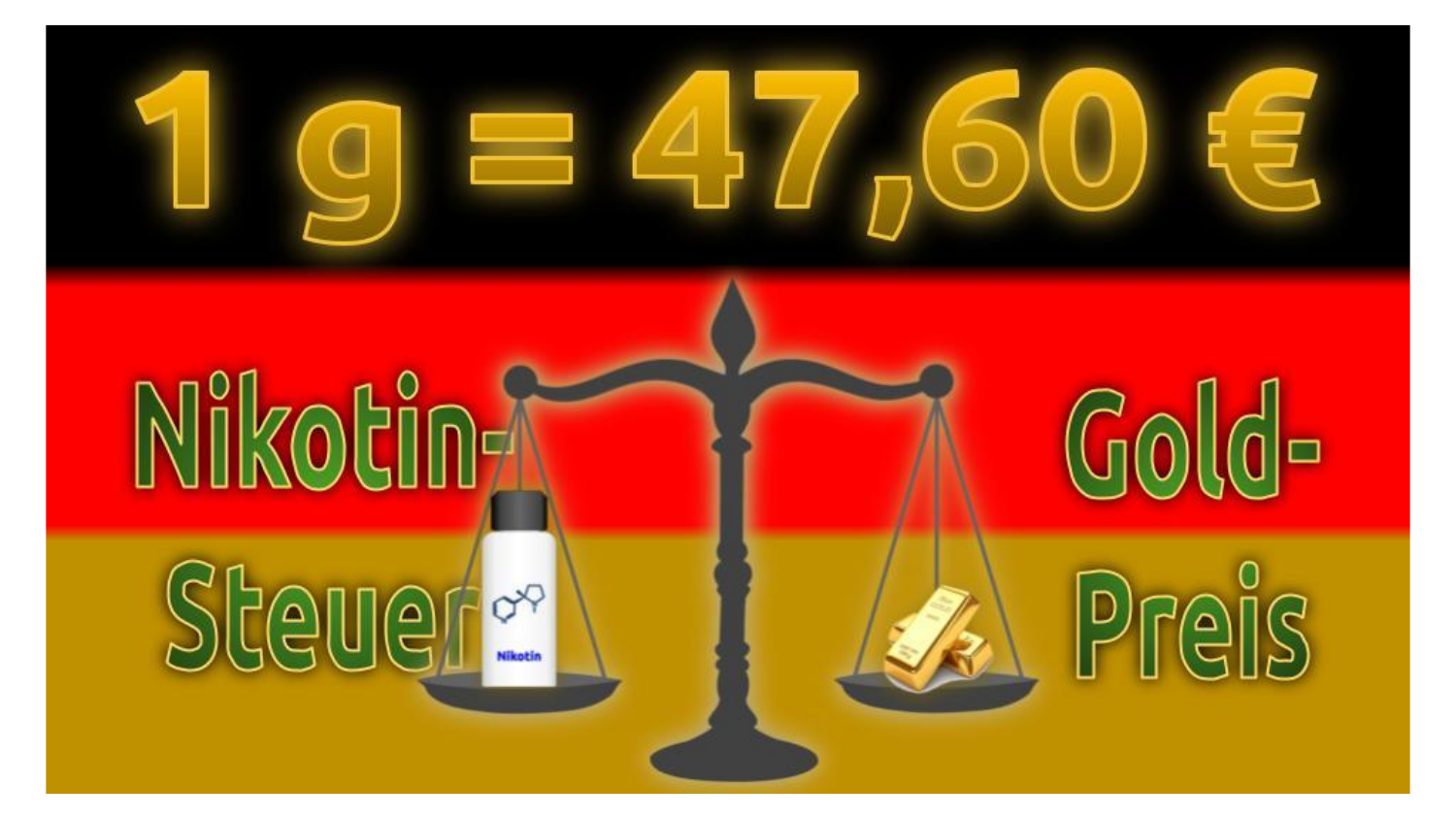#### Main problem

All "calculations" are based on one seriously flawed assumption:

#### **1 mg of nicotine is equivalent to 1 cigarette**

We wrote an open letter to address this problem [\[5\]](https://ig-ed.org/2021/04/offener-brief-steuerirrsinn/)

We were not the only ones.

It was completely ignored by the council, the ministry, and the committee.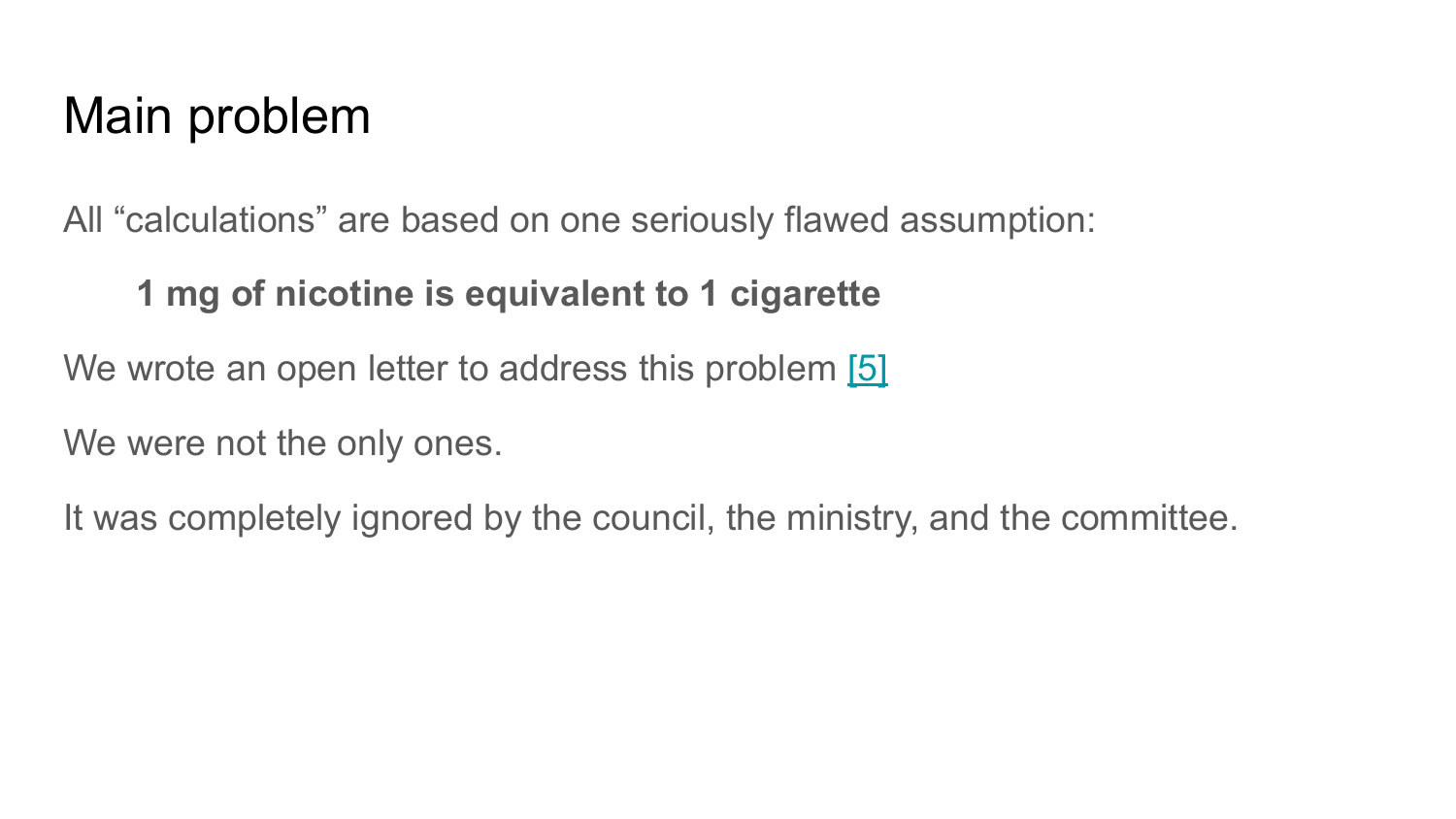#### From our survey [\[6\]](https://ig-ed.org/2018/06/gfn18-poster/#6a_Nicotine_per_Cigarette)



**Nicotine per Cigarette**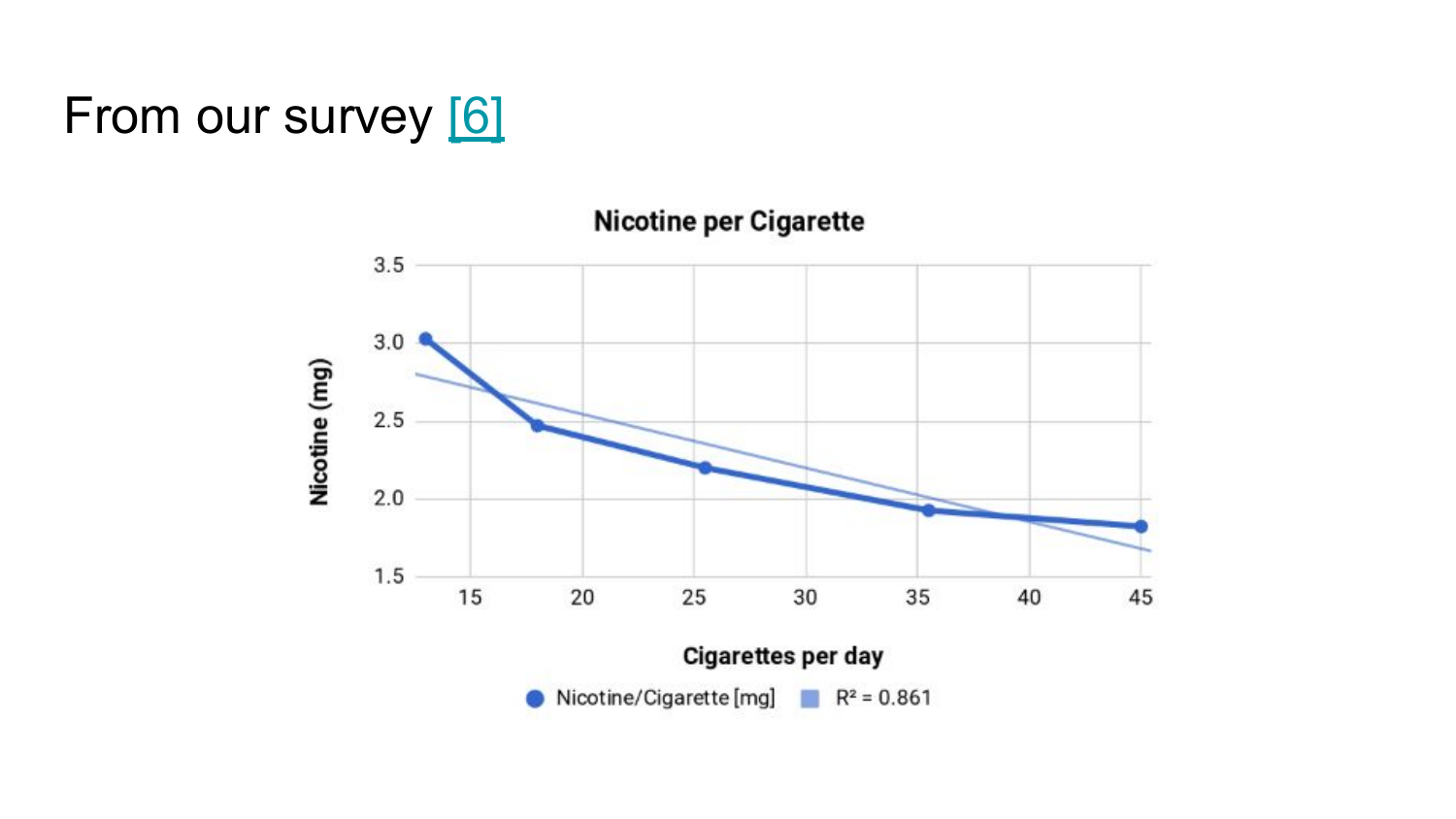#### Even worse

Now the volume tax is in the final stage  $\epsilon$ 380 per liter (including VAT). This is especially detrimental for all vapers who use open systems and want to reduce nicotine levels, as they also have to pay this insane tax on a liter of pure PG/VG which now costs about  $f(10)$ 

Least affected will be the already very expensive low volume/high concentration cartridge system.

All "calculations" are still based on the flawed assumption of 1 mg = 1 cigarette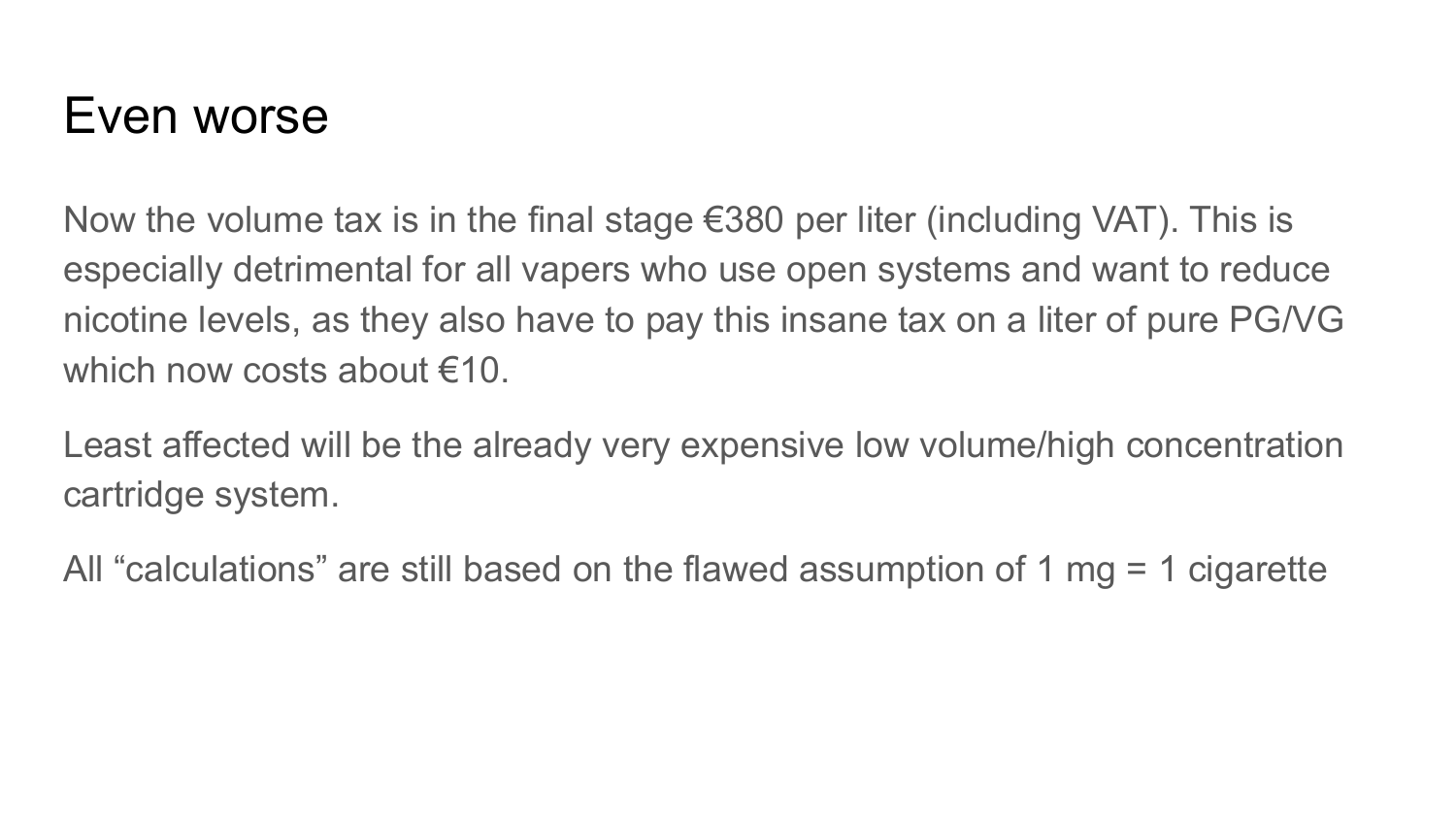### Cui bono?

Contrary to the self-righteous claims to have considered the less harmful nature of vaping products, these tax levels will render them more expensive than cigarettes, thus discouraging a lot of smokers from switching. Many vapers will evade to a black market, try their luck with DIY, or return to smoking. [\[7\]](https://ethra.co/images/Report_ETHRA_Survey_2020_EN.pdf)

#### **Winner: Big Tobacco**

Vaping will be even more expensive than NRT products. Even hypothetical pharmaceutical vaping products are already exempt from this tax.

#### **Winner: Big Pharma**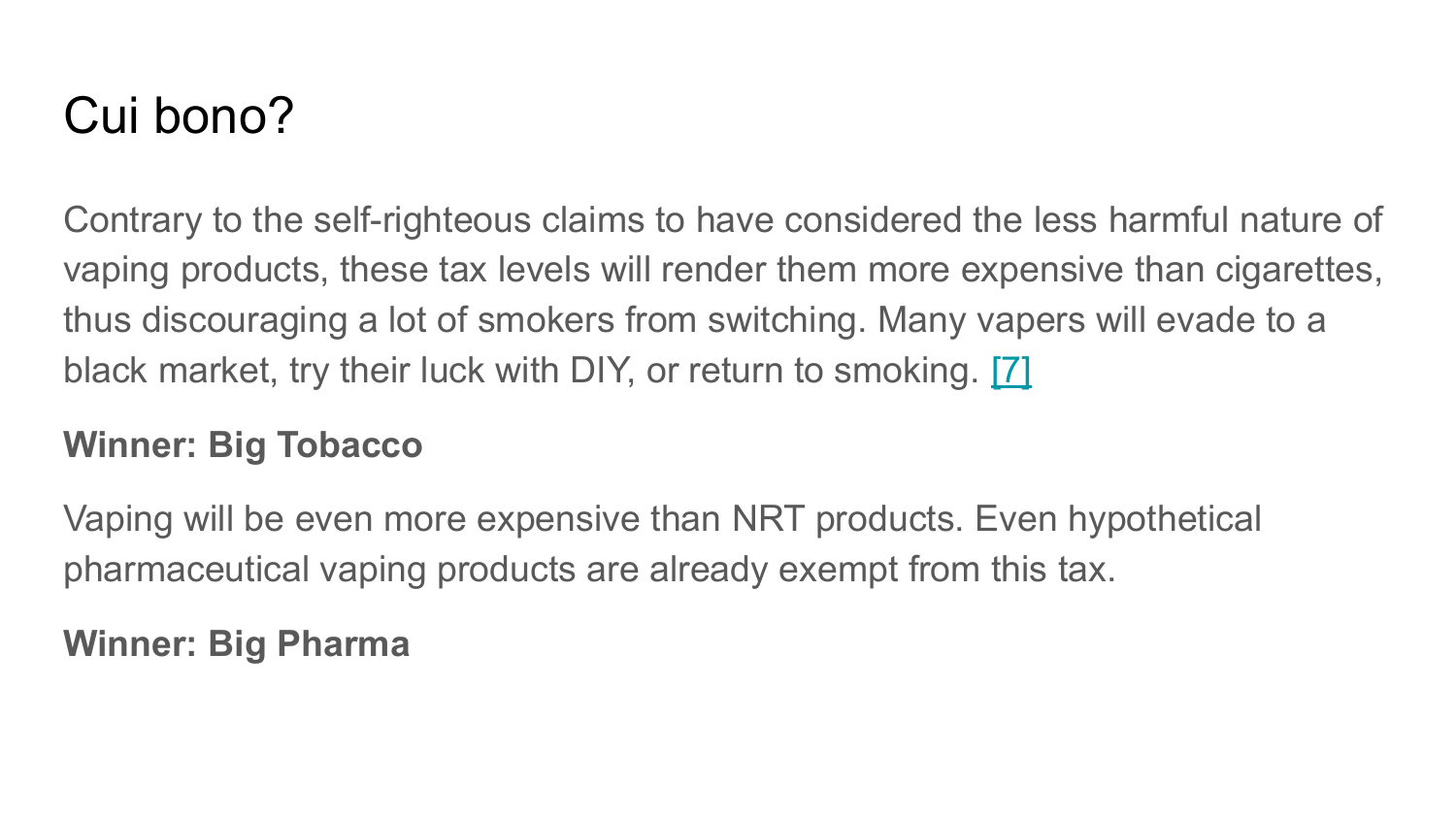#### Anti-THR tax

While the new volume tax is a bit less burdensome for high nicotine concentrations (> 12 mg/ml) than the originally planned nicotine tax. It becomes prohibitive when vapers try to reduce their nicotine concentration. It also directly attacks open systems that are most popular with people who have successfully switched from smoking to vaping. Open systems that allow minute adjustment of the nicotine level to fit their current desires. In contrast to closed system and NRT products that come in a very limited assortment of discrete concentrations.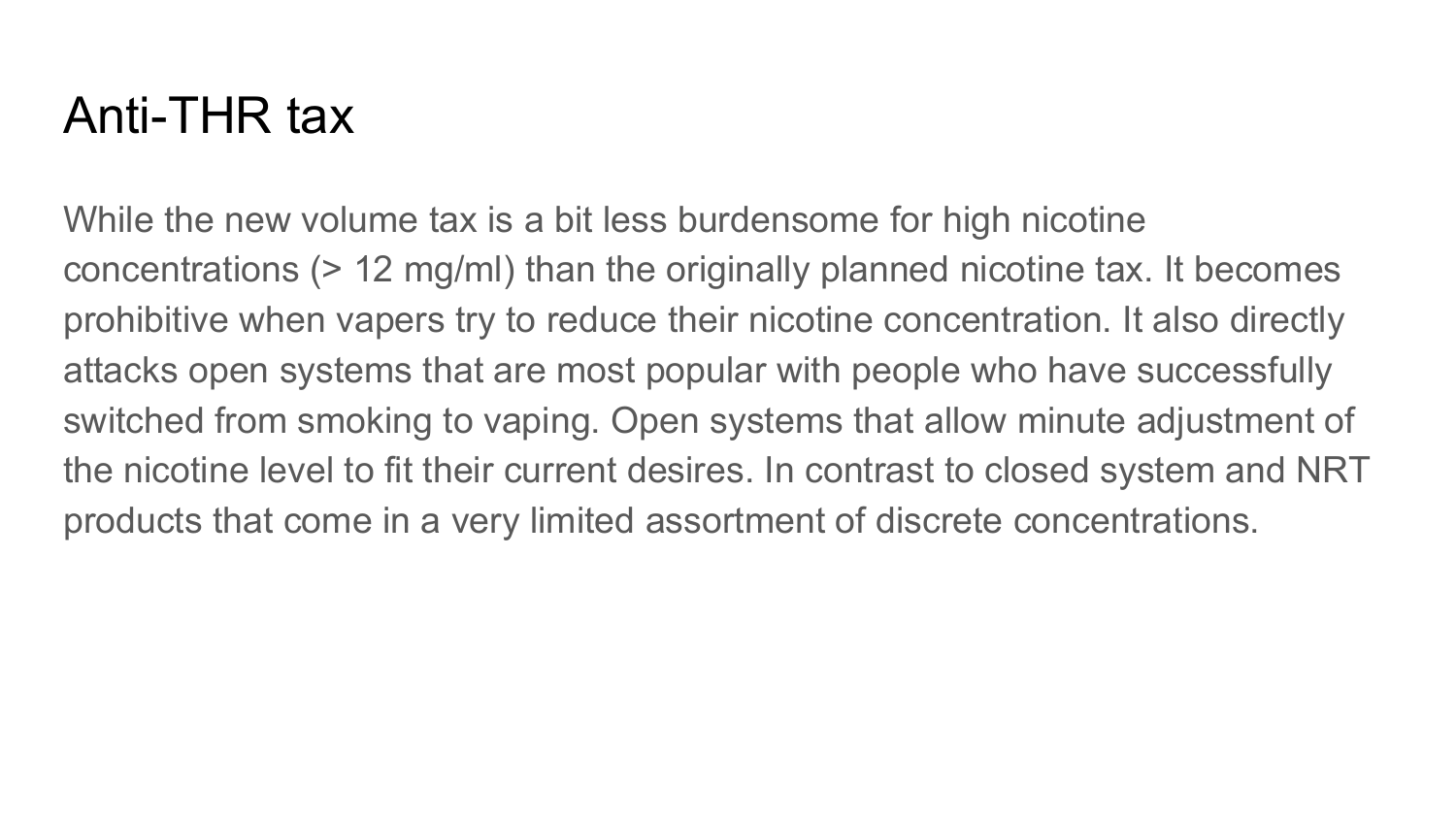#### Average nicotine concentration



After switching successfully Tapering down over time

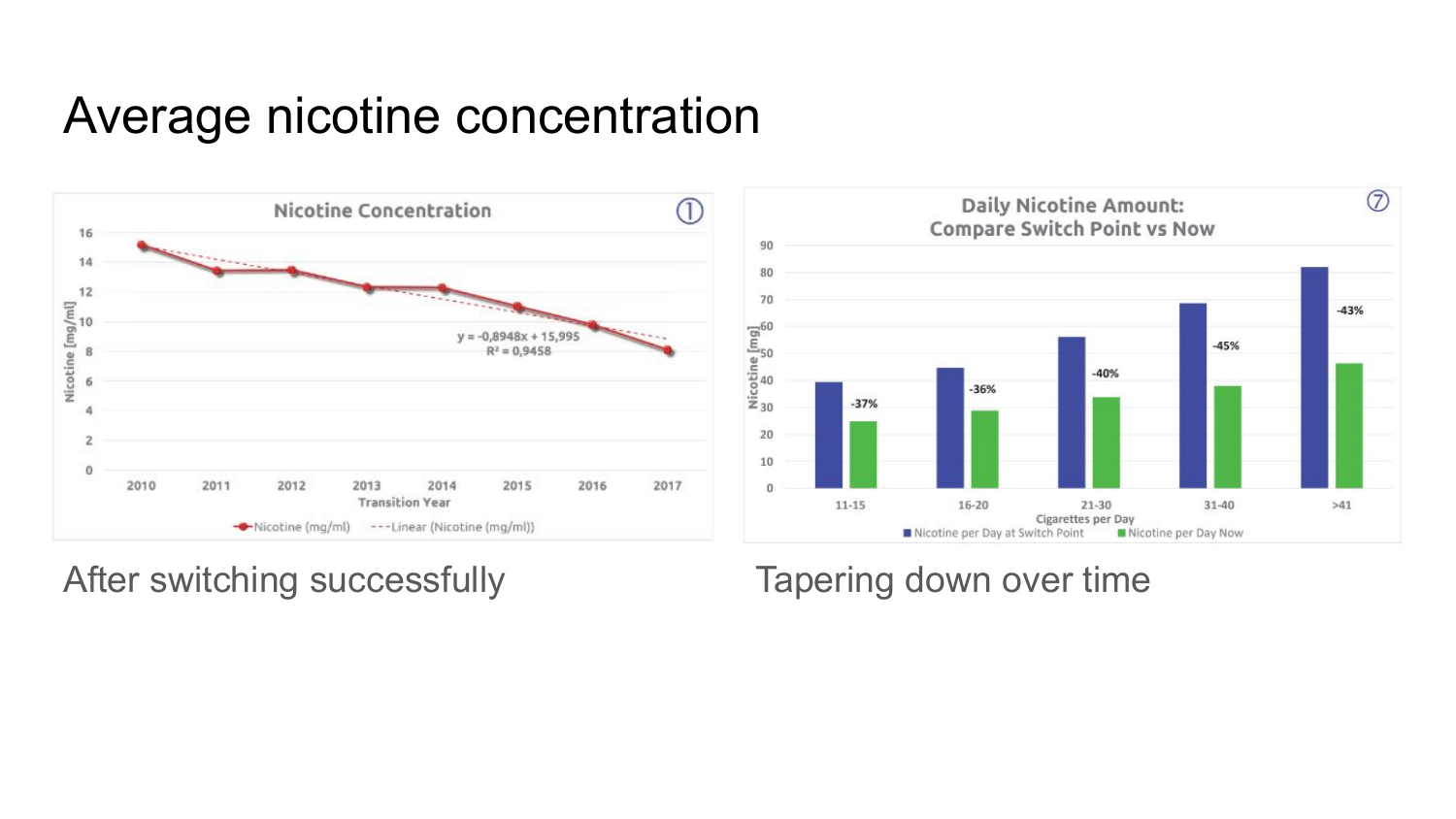#### Is there Method to this Madness?

While these shenanigans may be barely legal according to the letter of the bureaucratic procedures, the process that lead to the TPD2 and the German vape tax certainly isn't appropriate to the spirit of these democratic rules.

Are these exceptions, or is this mockery becoming a habit?

Democracy by name only is a Demockracy on the road to Idiocracy.